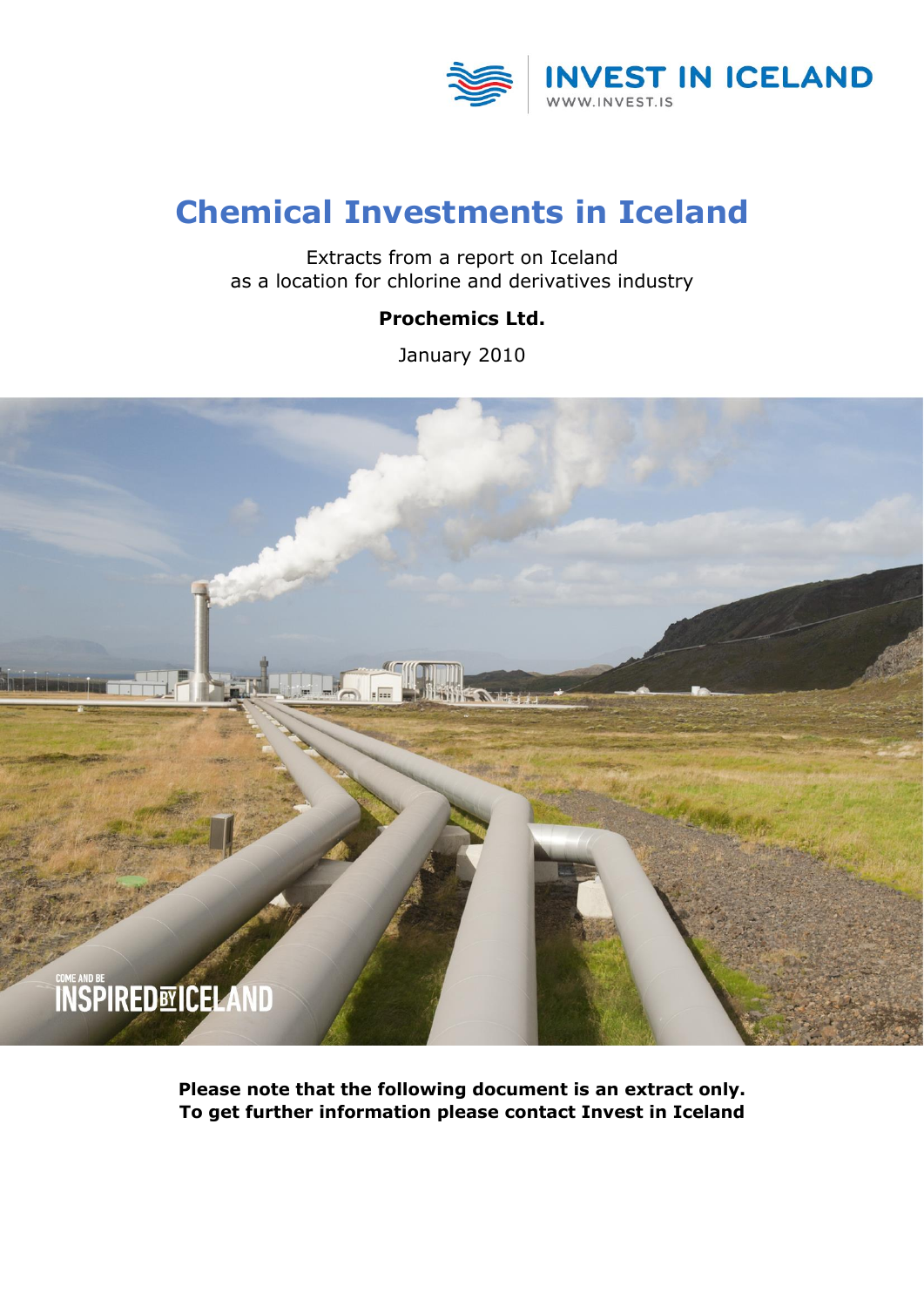### **Executive Summary**

- Iceland provides a very competitive supply of energy in the form of electricity and steam. This competitive advantage should be attractive to a number of industries which have a high consumption of energy, particularly electricity.
- An industry which has a high electricity consumption is the electrolysis of salt to produce chlorine and caustic soda (the chlor-alkali industry). In this case the electricity costs account for 40-50% of the production cost of chlorine and caustic.
- The overall objective of this project is to identify companies producing chlorine derivatives, which could be interested in investing in production facilities in Iceland.
- Since the chlorine and derivatives industry includes many thousands of individual products, the first objective of the project has been to identify the products (or family of products) which meet a set of criteria based on the conditions in Iceland, the attractiveness of producing these products in Iceland, including an estimate of the potential cost advantages which may be realized, and the competitive situation and industry structure which may influence the decision to invest.



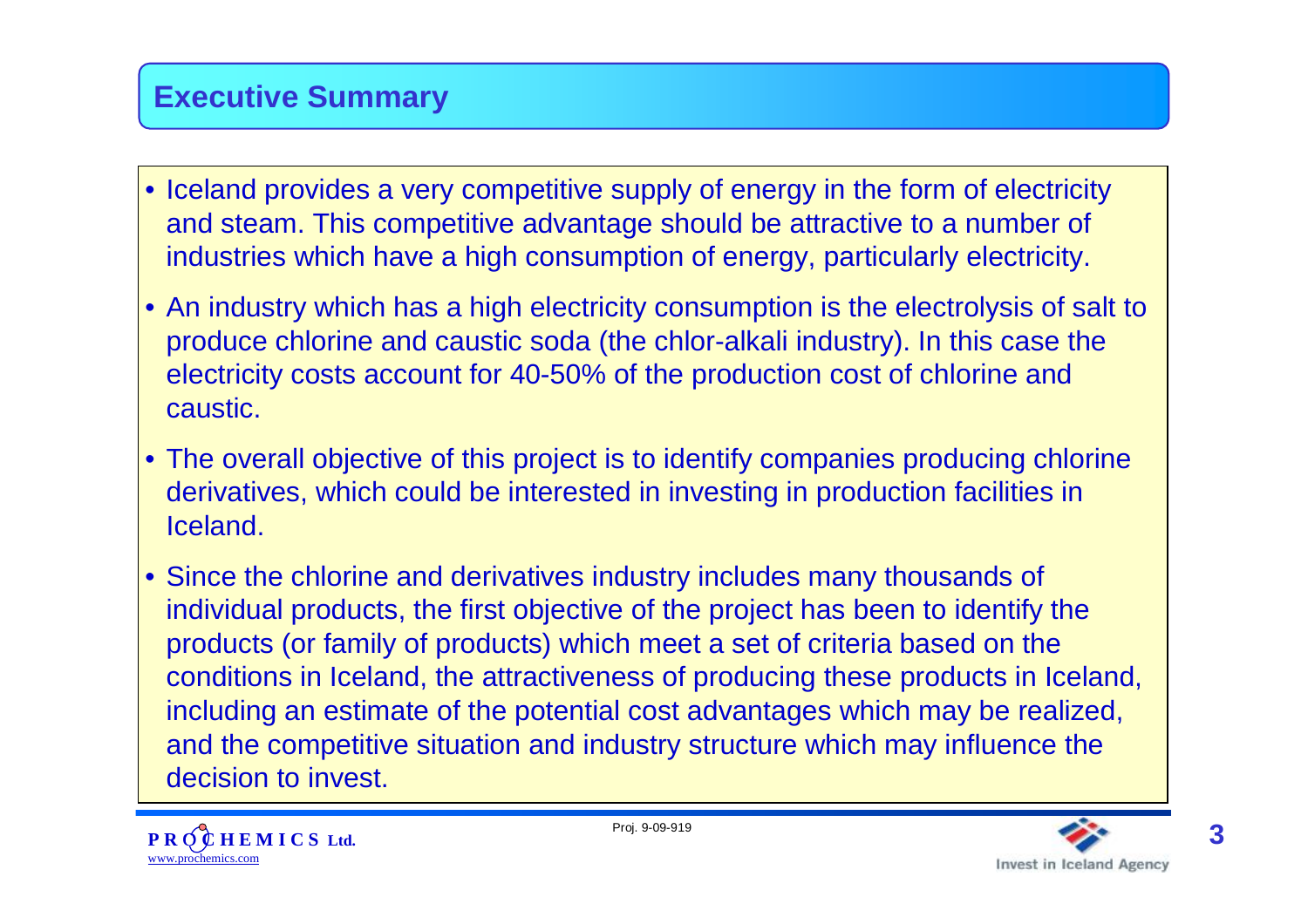### **Executive Summary**

- On this basis, the following chlorine downstream products appear to follow the criteria necessary to attract companies to Iceland.
	- Water treatment
	- Silicon/silicon tetrachloride
	- Chlorinating Agents
	- Aluminum chlorides
- This report has identified a number of industry players which can be approached to determine if they have an interest in investing in Iceland, based on its obvious advantage in energy costs compared to Europe and North America.
- In the following stage of this study, these companies will be approached to gauge their interest and if positive to arrange meetings between them and Invest in Iceland/Prochemics.



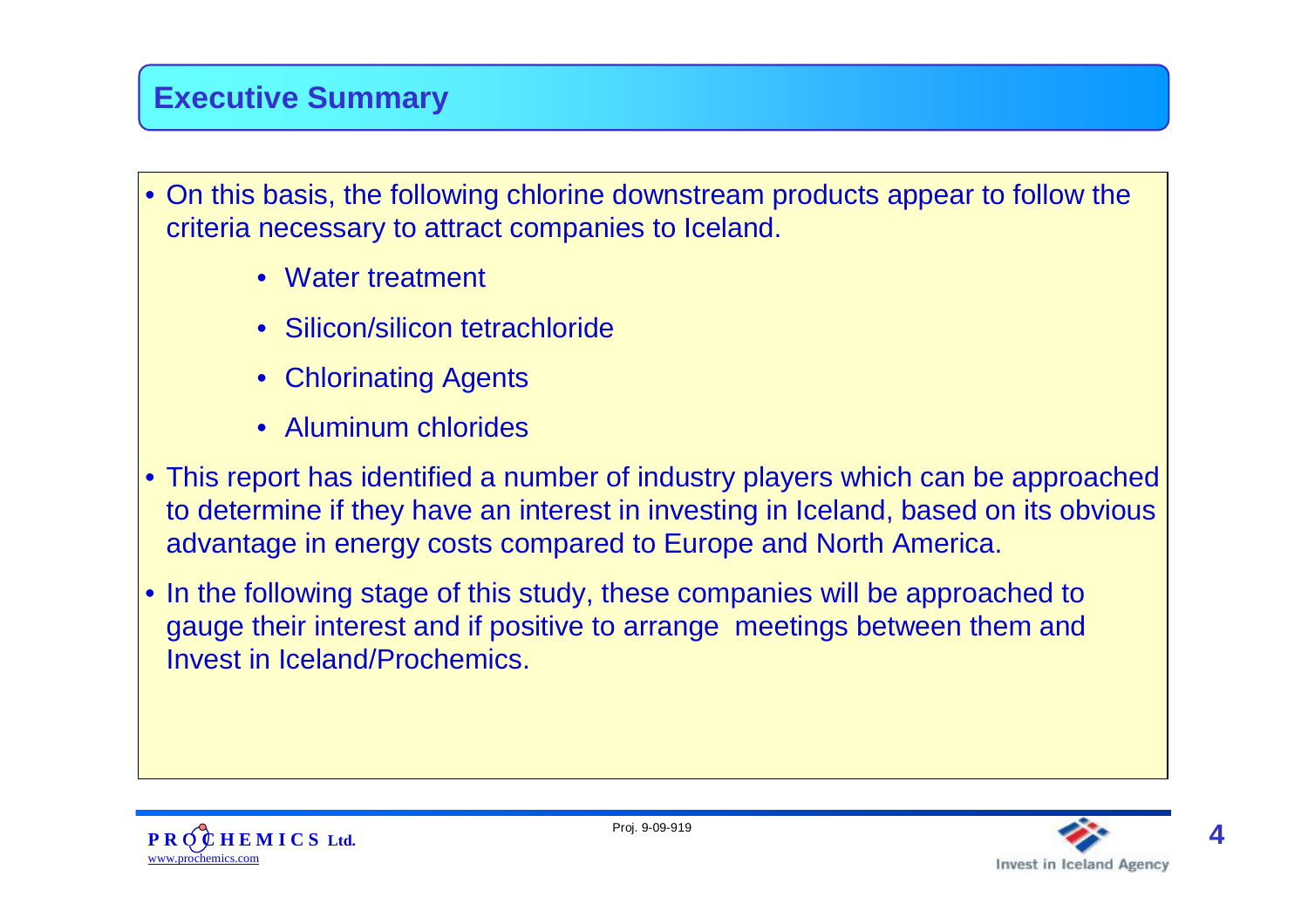- Iceland provides a very competitive supply of energy in the form of electricity and steam. This competitive advantage should be attractive to a number of industries which have a high consumption of energy, particularly electricity. An example is provided by the establishment of a large aluminum industry in the country.
- Another industry which has a high electricity consumption is the electrolysis of salt to produce chlorine and caustic soda (the chlor-alkali industry). In this case the electricity costs account for 40-50% of the production cost of chlorine and caustic.
- Since in Iceland the costs of electricity for an industrial user (20-25  $\epsilon$ /MW) is approximately half of the price prevailing in the rest of Europe, chlorine can be made available at approximately 30-40% lower cost than in the rest of Europe.
- Therefore, in principle, the production in Iceland of downstream products having a high content of chlorine could be quite attractive, if other costs such as logistics, other raw materials, etc, do not offset the lower cost of chlorine.



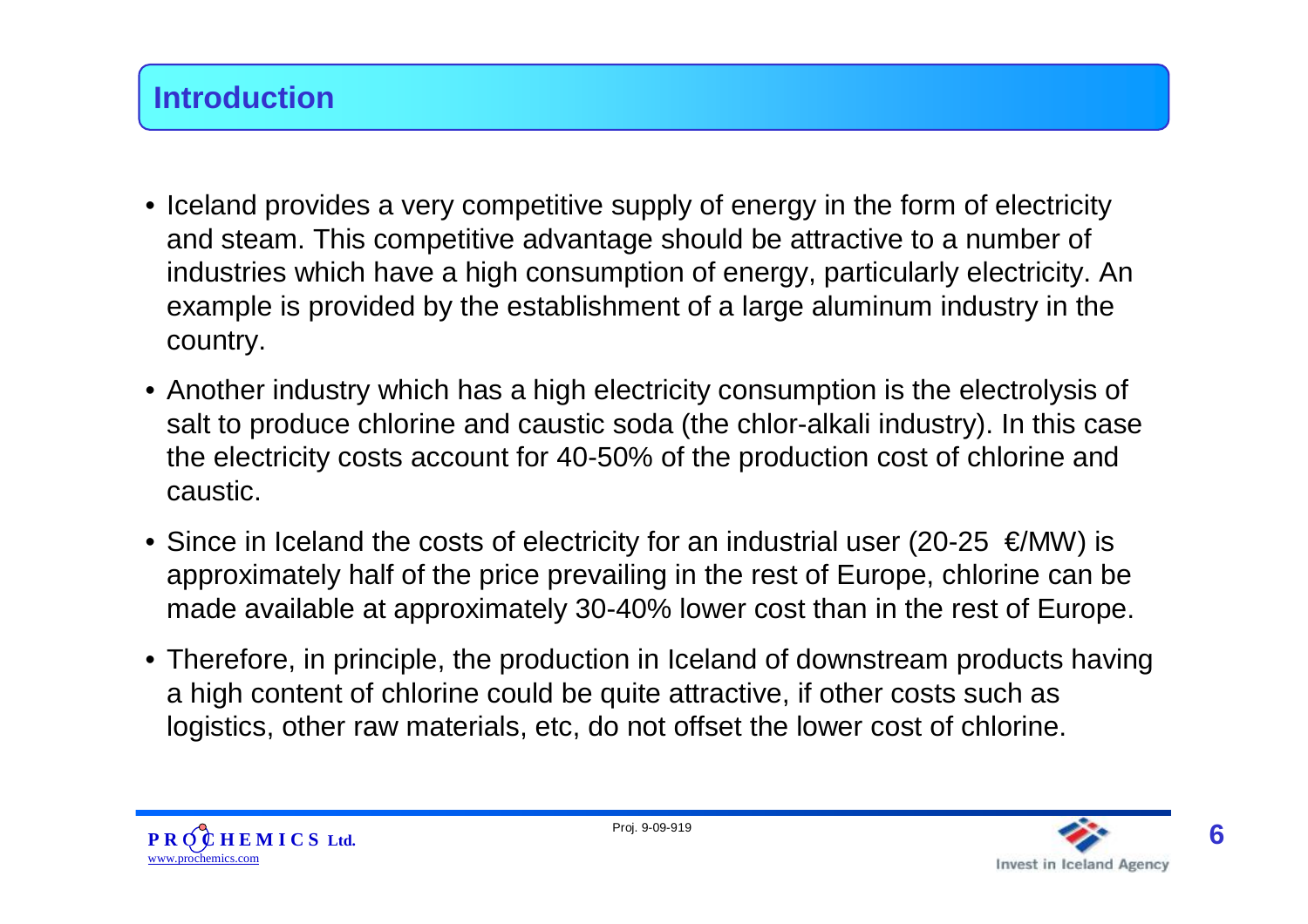# **Selection Criteria**

- The basic premises for this project are as follows:
	- The Invest in Iceland Agency would be in charge of providing the infrastructure of a chemical industry park. One of the elements of the infrastructure will be the supply of chlorine, which as suggested would be supplied by a mini chlor-alkali plant licensed by one of the major players in the chlor-alkali industry.
	- It is assumed at this point that the by-product sodium hydroxide will be sold at world market prices in Iceland.
- In order to maximize the potential to attract investors for production facilities in Iceland, it is necessary to identify products which can best benefit from the competitive advantage of Iceland, namely, the low electricity and energy prices, and, as far as possible, the use of other locally available raw materials.
- Since there is no local market for most products, the costs of transporting raw materials and the end products must also be considered. This implies that the target products should have an adequate value added in Iceland.

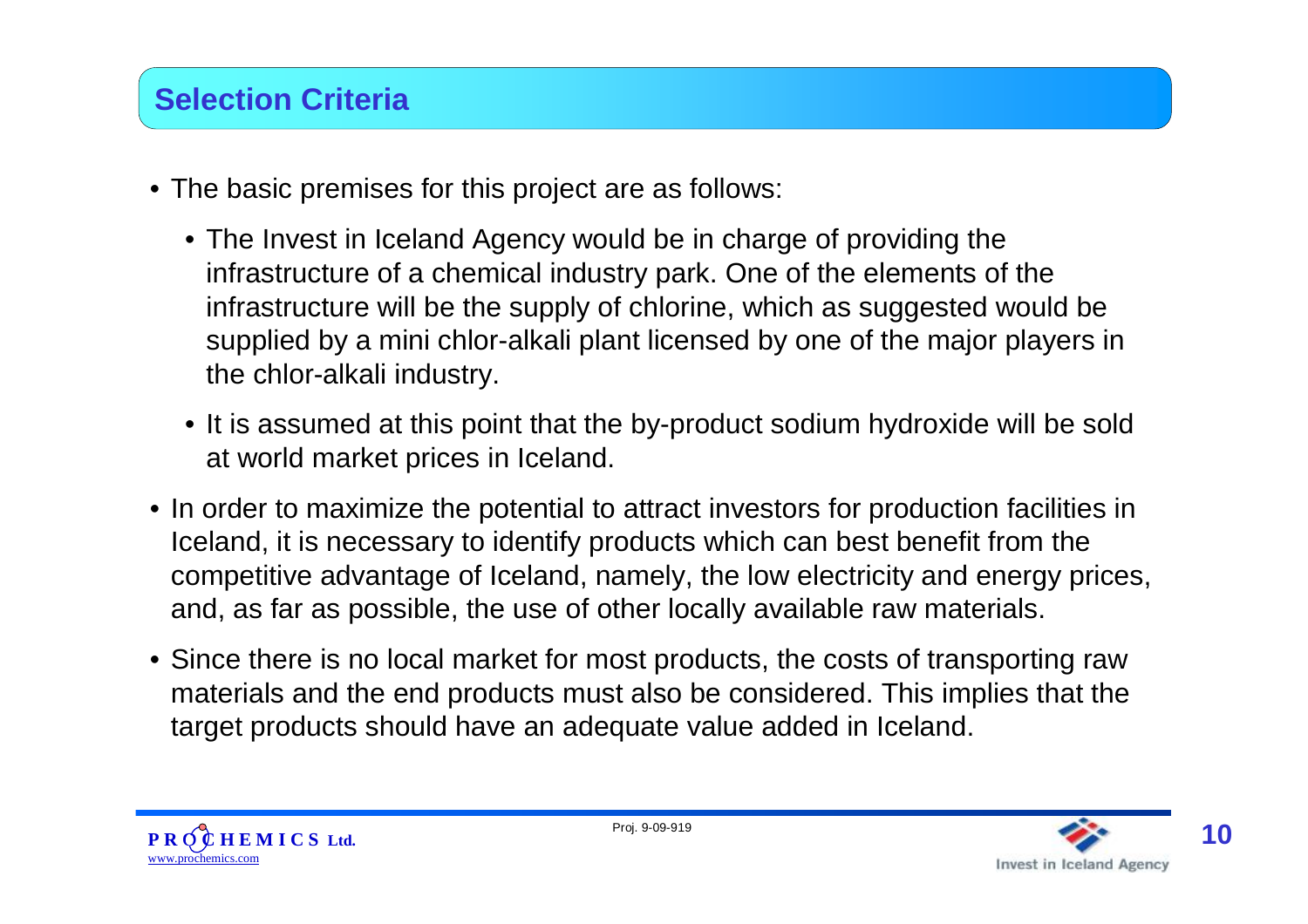- Accordingly, the basic selection criteria have been set as follows;
	- The cost component of imported hydrocarbons and other raw materials would be a minimum, as Iceland has no competitive advantage in these materials.
	- Other raw materials should preferentially be materials already largely available in Iceland, such as aluminum and derivatives, ferrosilicon, and sulfur, as well as the purified salt required for the electrolysis.
	- The chosen products should have a reasonable value-added, and their competitiveness in the world markets should not be affected by transport costs.
	- In addition, the volumes produced should require at least one third of the production of chlorine in the mini plant, i.e. ca. 5'000 tons per year.



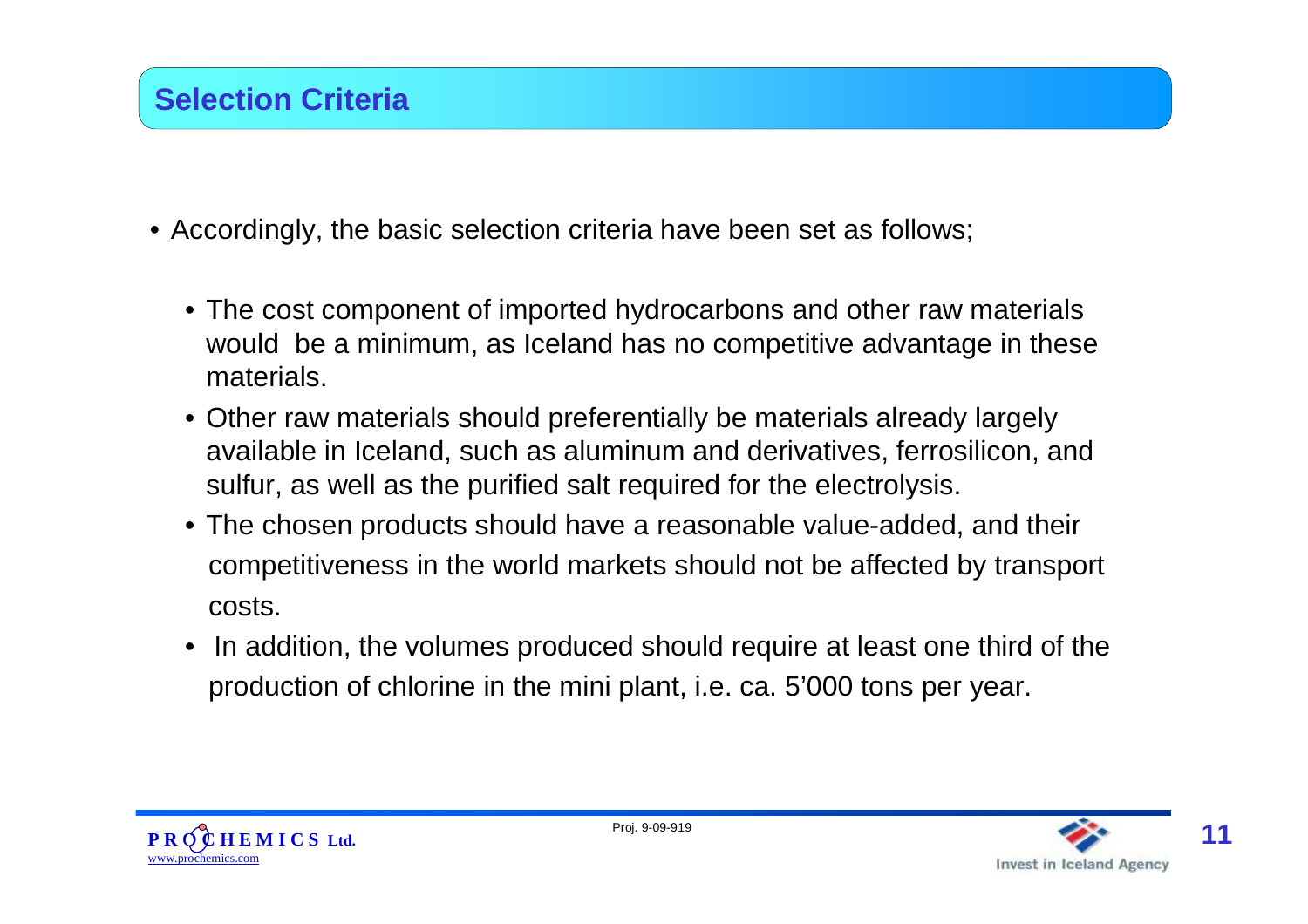# **Selection Criteria**

- In the selection of products which may be suitable for production in Iceland, it is also necessary to take into consideration the structure of the industry behind these products. For example the trends and supply and demand, and the key markets. These structural issues will have a substantial impact in the willingness of companies to invest in new plants.
- In selecting the products, the potential advantage of producing in Iceland will also be considered. The higher the content of chlorine in the final product, the greater the advantage of producing in Iceland.
- Since electricity accounts for ca 40-50% of the cost of producing chlorine, products where the chlorine costs account for less than 20% of their production cost, may not justify building a new plant in Iceland as the advantage of low cost electricity on the final cost will be less than 10-15%.
- This cost advantage may not compensate for the costs of logistics, the new investment, and the establishment and operation of a small site, and it is unlikely to be of interest to an investor.



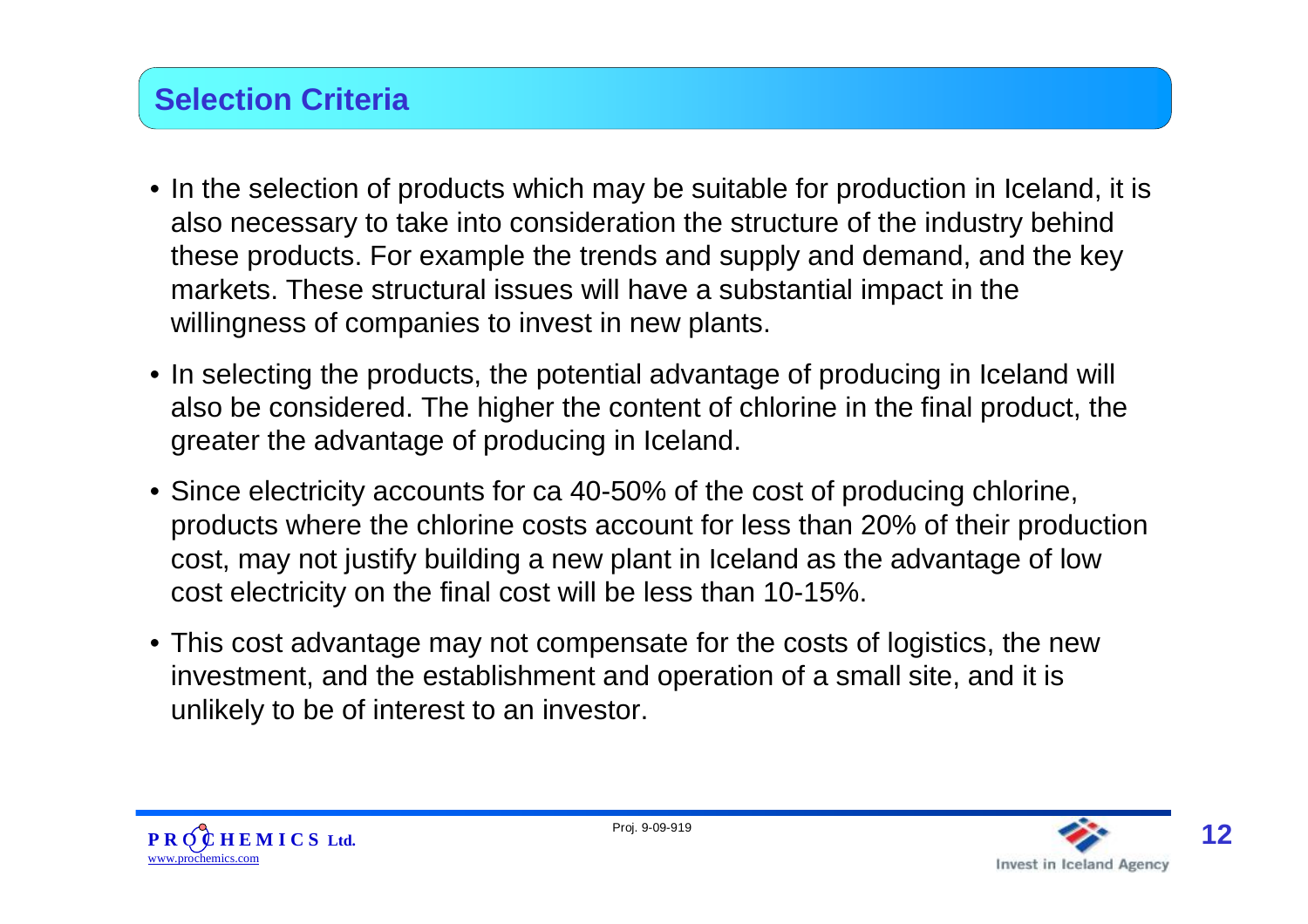## **The Chlorine Chain**

- Chlorine is a basic chemical building block and its derivatives have a wide range of applications as can be seen in Exhibit 4.1.
- Given the sensitivity of the potentially attractive products to their chlorine content, the main opportunities will be in the first derivatives of chlorine, both organic and inorganic.
- As one moves to the products further downstream in the chlorine chain, the chlorine content will be diluted and the cost advantage becomes less relevant.
- For these downstream derivatives, the advantage obtained from cheaper chlorine will not justify the investment of new production sites at a location where there is a limited local market, and where the product must be shipped.



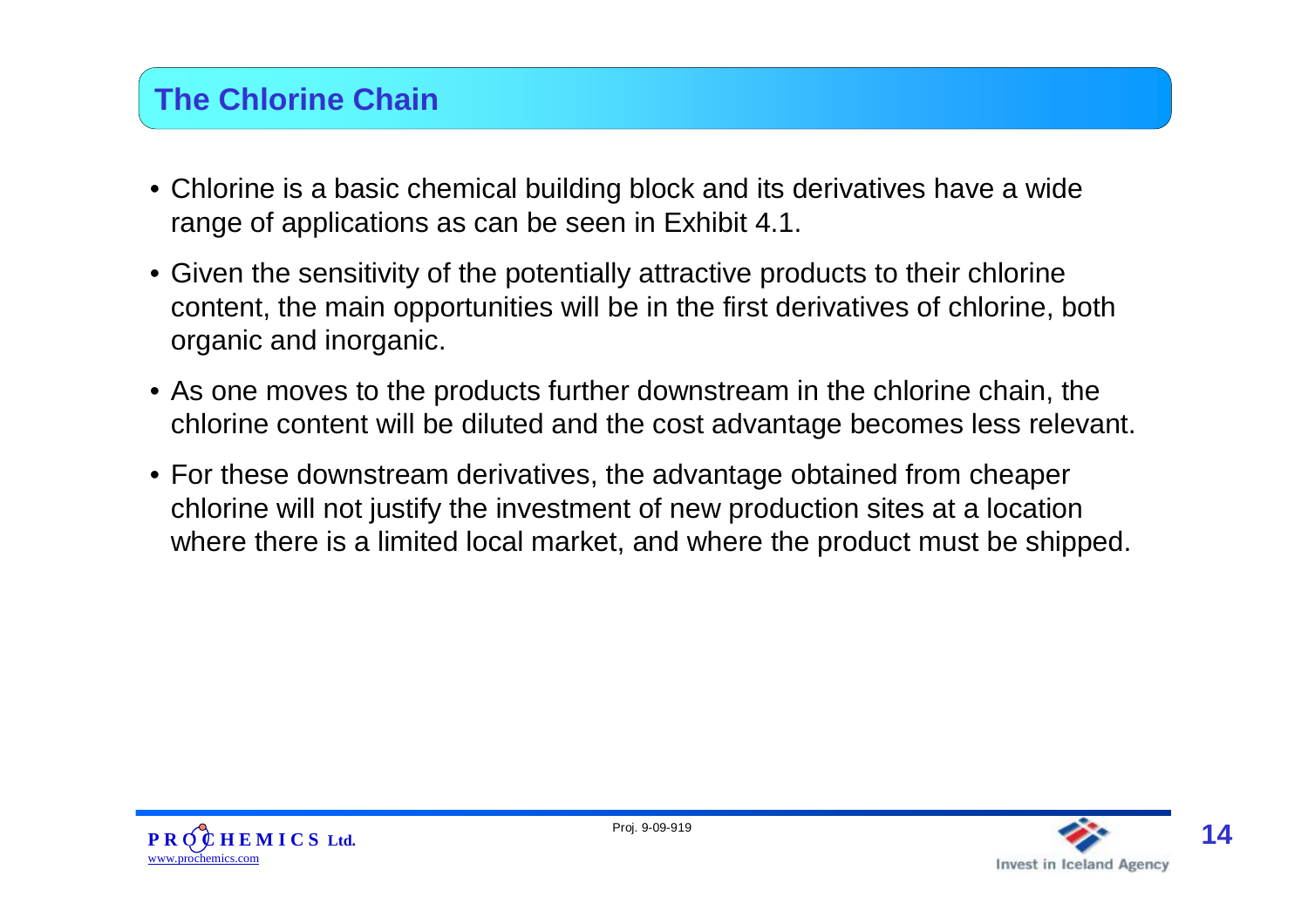## **Specific Product Opportunities**

- The following chlorine downstream products appear to follow the criteria necessary to attract companies to Iceland.
	- Water treatment,
	- Silicon/silicon tetrachloride,
	- Chlorinating Agents
	- Aluminum chlorides



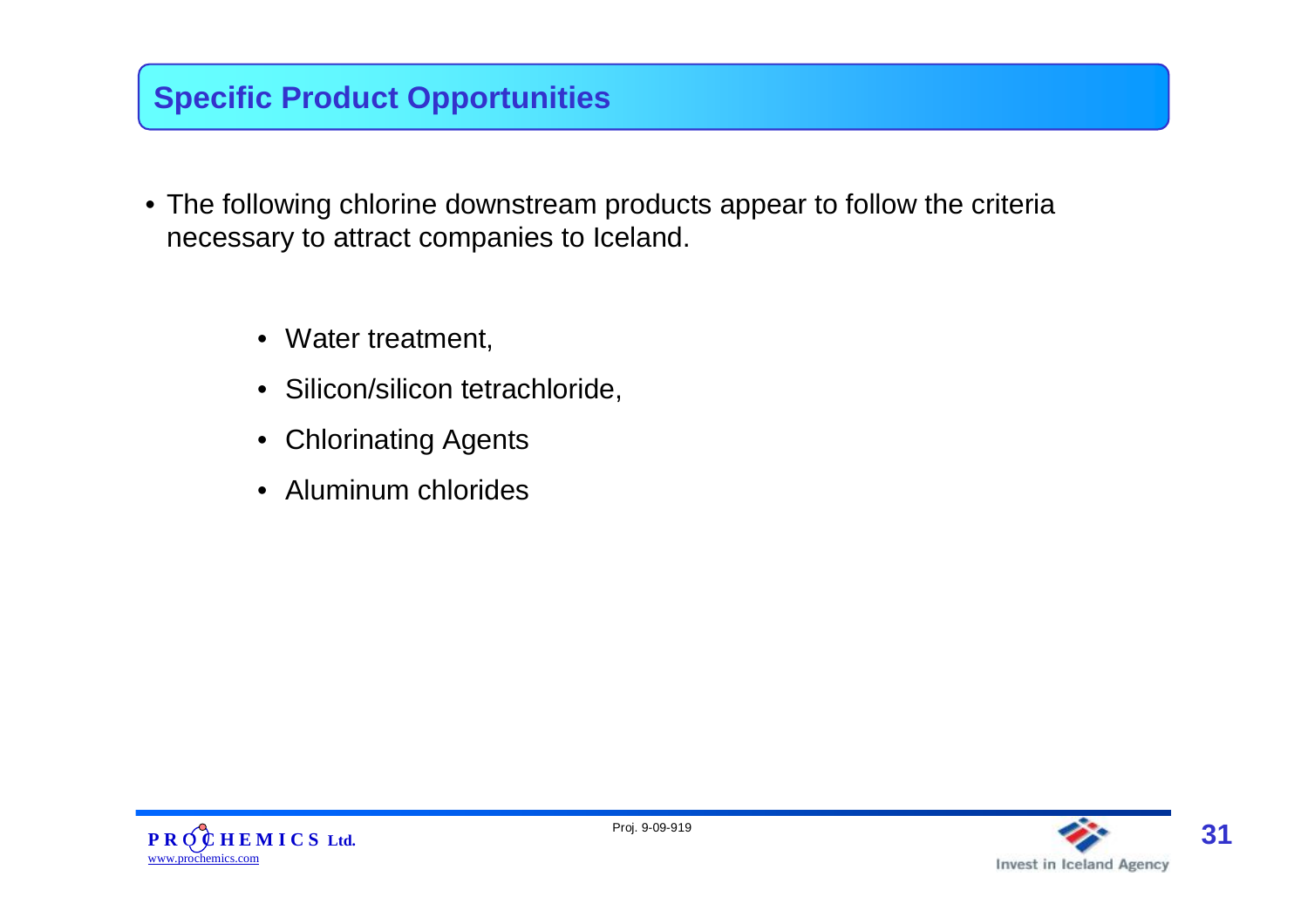## **Specific Product Opportunities**

• The extent to which the criteria are met are shown qualitatively in the following:

| <b>Opportunity</b>               | <b>Icelandic raw</b><br>materials |            | <b>Value added CI2 Content</b> | <b>Expected</b><br><b>Volumes</b> |
|----------------------------------|-----------------------------------|------------|--------------------------------|-----------------------------------|
| <b>Water Treatment</b>           | ┿                                 | ┿          | $+ + +$                        | $++$                              |
| Silicon/Silicon<br>Tetrachloride | $+ + +$                           | $++$       | ┿                              | $+ +$                             |
| <b>Chlorinating Agents</b>       | $+$                               | $\ddagger$ | ┿                              | ┿                                 |
| <b>Aluminum Chlorides</b>        | $+ + +$                           | $+ +$      | ᆠᆠ                             | $^{\mathrm{+}}$                   |



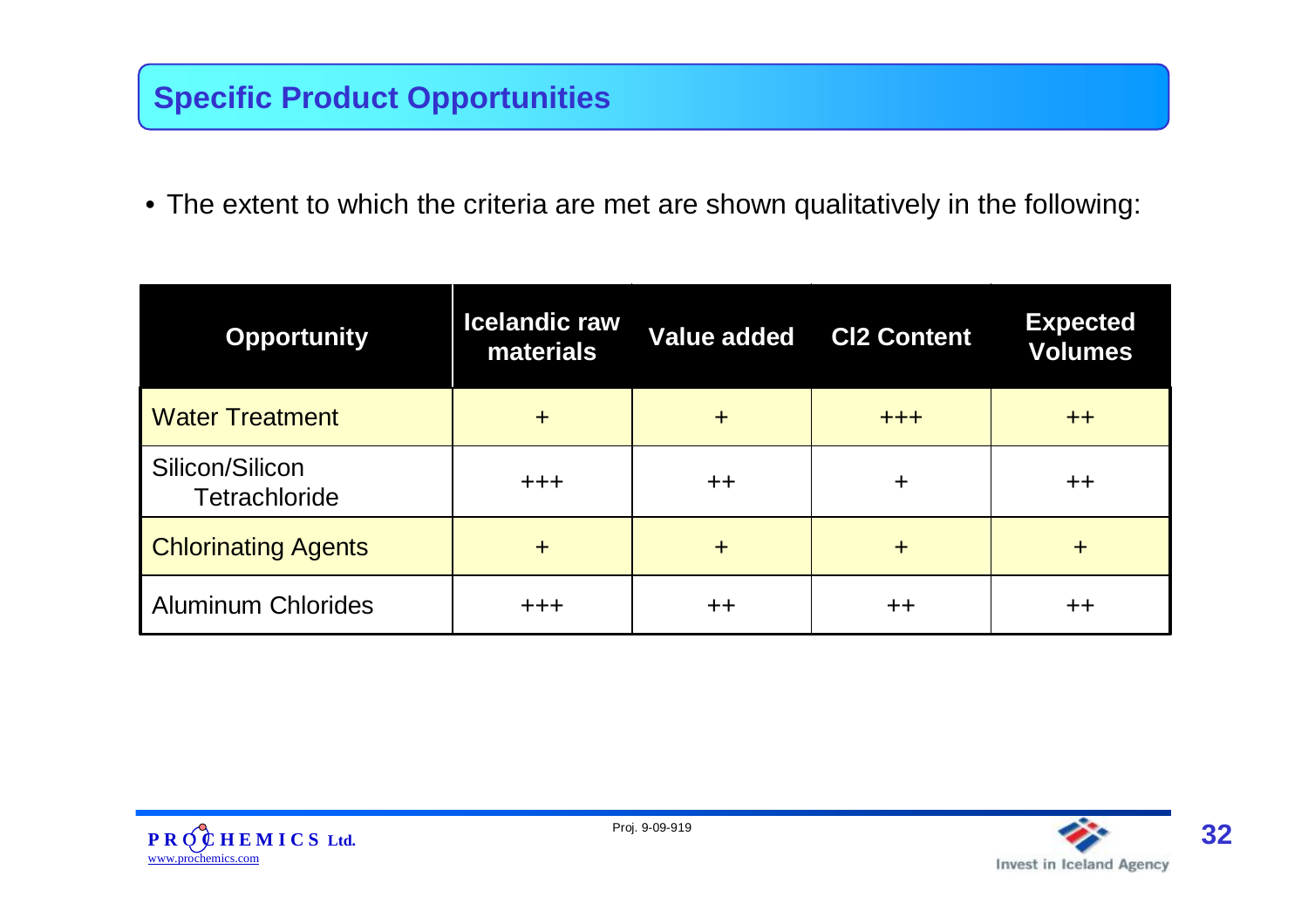### **Water Treatment**

- Elemental chlorine is added to water at the waterworks to make it safe for household use. The world market is in the order of 200-250 kton.
- Use of chlorine in water treatment is decreasing in Northern Europe but may still be used extensively in other regions, e.g. around the Mediterranean and is growing in regions outside Europe and North America.
- As a result of this drop in consumption in Europe, some existing suppliers may be exiting this business allowing a competitive new supplier to take market share.
- Generally chlorine cannot be transported in bulk, but it may well be able to be transported in cylinders.



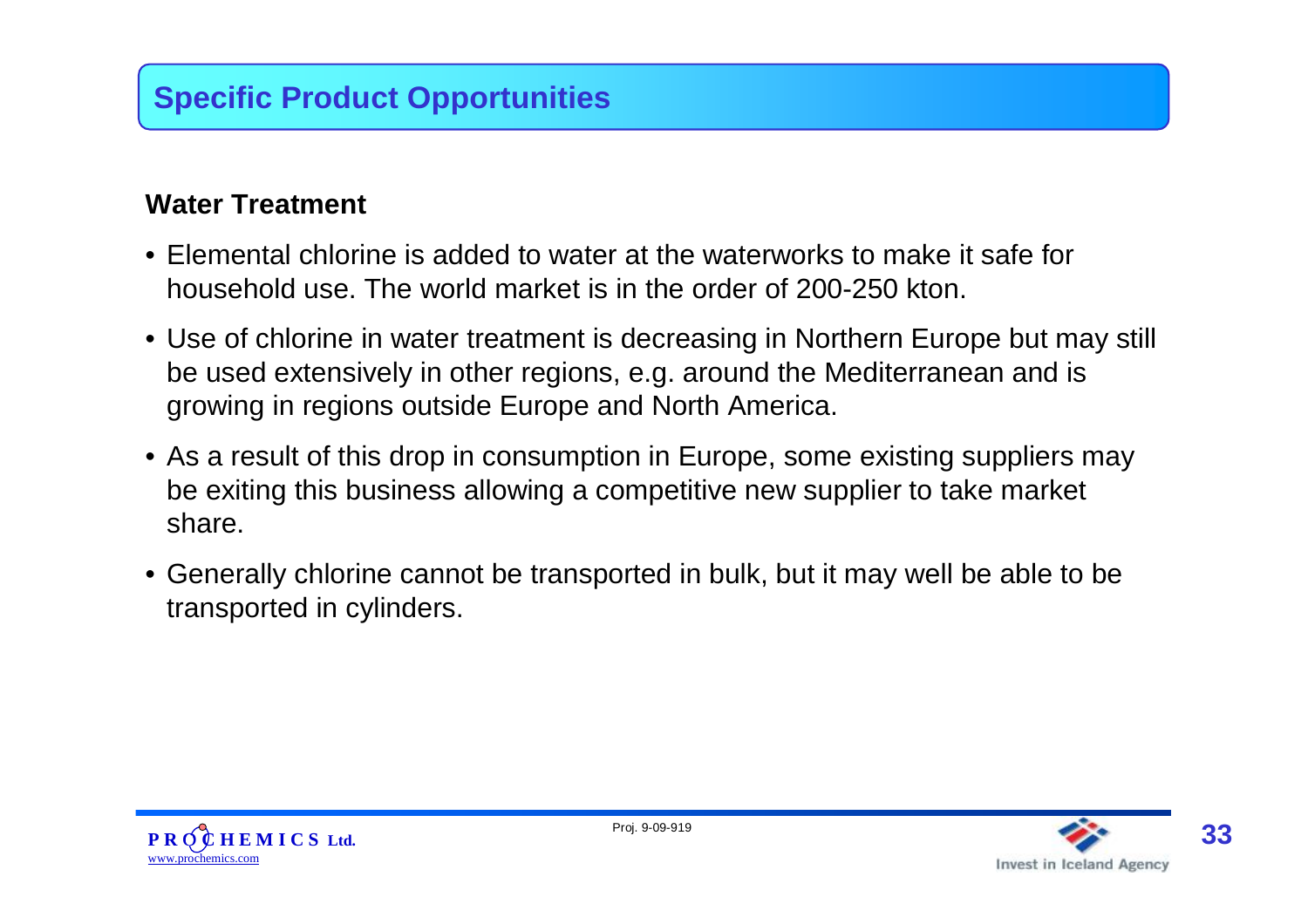#### **Water Treatment** (continued)

- Under these conditions, a very low cost chlorine may provide a base to provide cylinders to the markets. In this case, the cost of a filling plant and the cost of transport of cylinders back and forth from the market, must be attractively less than the price differential between chlorine produced in Europe and in Iceland, which should be about 30-40% in Iceland's favor. The relative cost advantage of an Iceland-based chlorine filling operation compared with other European locations is influenced by several industry specific factors such as the logistics / cost of transporting the filled cylinders to the destination where the chlorine is used, and transporting back the empty cylinders to the filling plant, and should therefore be best evaluated in the discussion with industry.
- An additional advantage of chlorine for water treatment would be that the initial investment should be low and therefore may be easier to attract fairly quickly an investor which would provide a baseload for the plant.



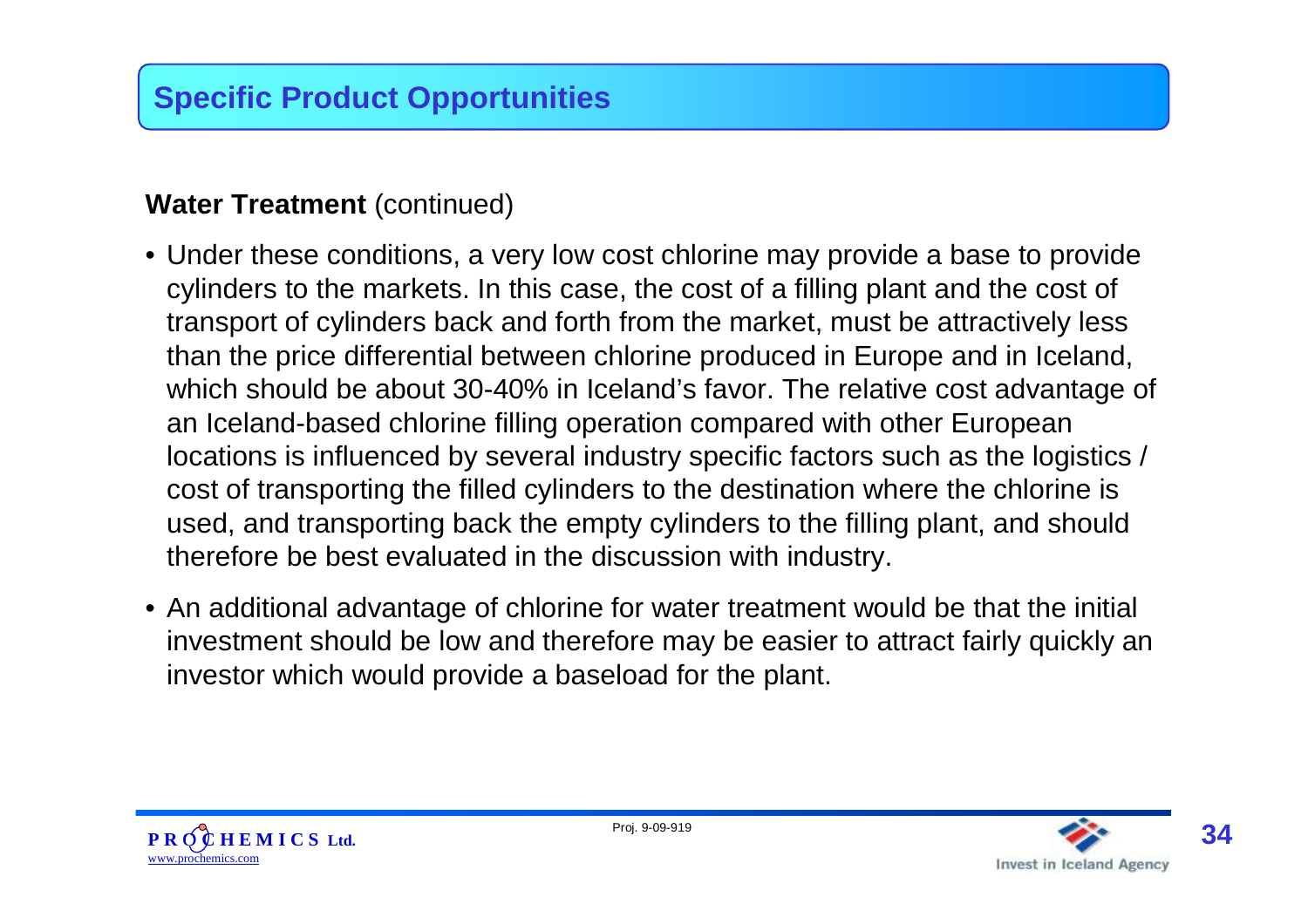#### **Silicon/Silicon Tetrachloride**

- The basic concept of this opportunity would be to produce methyl chlorosilanes which are the building blocks for the extensive silicon chemistry. These products find applications is special products such as high performance fluids, elastomers, etc.
- The underlying manufacturing process is as follows:
	- Quartz (SiO<sub>2</sub>) is mixed with coke and reduced to silicon metal by heating in an electric arc furnace.
	- The silicon is then reacted with methyl chloride to form a mixture of methyl chlorosilanes, principally dimethyldichlorosilane (approximately 90% yield), methyltrichlorosilane, trimethylchlorosilane and methyldichlorosilane.
	- These products are then separated by distillation.
- The production of silanes can be attractive due to the relatively high content of chlorine in the mixed silanes (about 55% by weight in dimethyldichlorosilane).



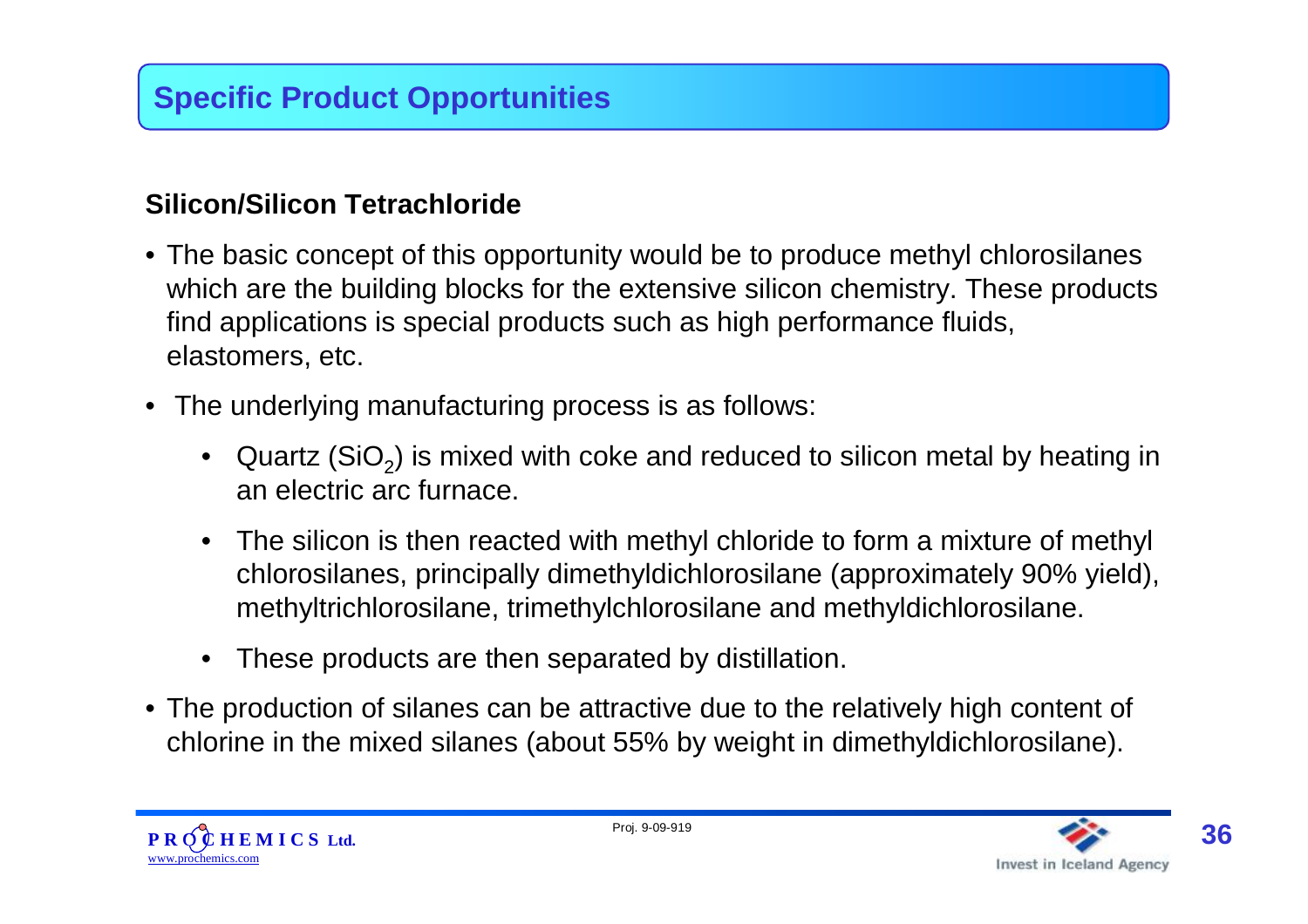#### **Silicon/Silicon Tetrachloride** (continued)

- However, the value of chlorine in the cost structure of producing the methyl chlorosilanes will be substantially diluted.
- In addition, the reduction of quartz to elemental silicon is also an electrointensive process which would benefit from low cost electricity in Iceland (\*), and if this cost benefit is transferred to a potential investor in downstream products.
- The final step in the production of the silane building blocks is a separation of the different methyl chlorosilanes by distillation, which also requires thermal energy, where Iceland also has a cost advantage.
- The interaction of all above factors to determine the actual cost advantage of Iceland can only be determined by the interested investor. However, taking all these together, an investment in Iceland may well be feasible.

<sup>(\*)</sup> Remark: There is already a plant for Ferroalloys / Ferro silicium operating in Iceland (Icelandic Alloys Elkem A.S. with a capacity of 60'000 tons per year, as well as two silicium smelter productions under development (one of these is Timminco Ltd., which plans a new silicon metal plant in Iceland with a capacity of 50,000 tons per year).



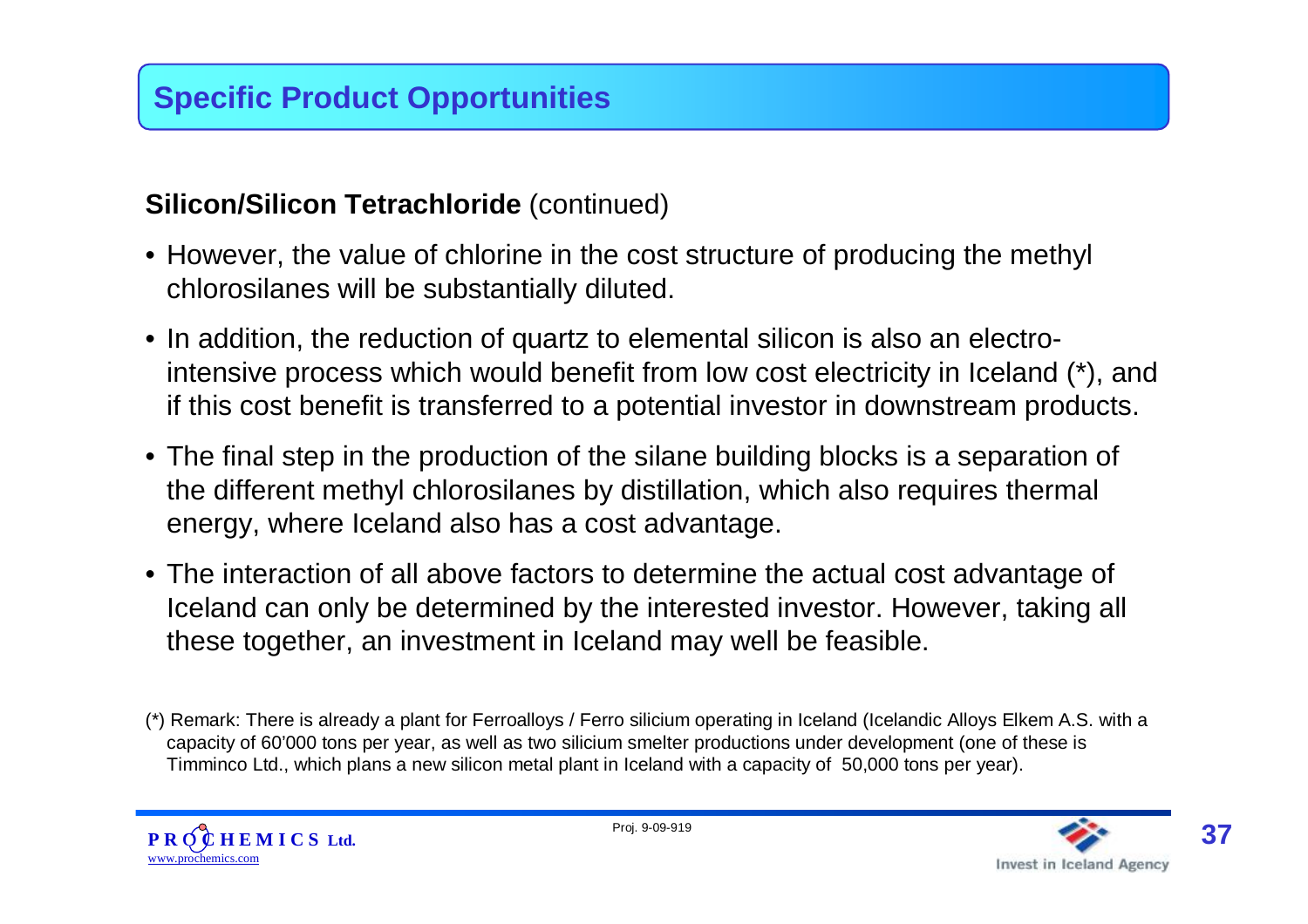#### **Silicon/Silicon tetrachloride** (continued)

- In principle, the individual methychlorosilanes could be exported for further processing in other plants, as there may not be further advantage in large investments in Iceland for downstream products.
- The viability of the preceding concept must be discussed with potential investors.
- Methyl chlorides are mostly produced from methanol, which would have to be made available in Iceland. However, an older process is the high temperature chlorination of methane which would again play to the advantage of the low cost energy in Iceland. The interest in reviving this technology could be evaluated if the methyl chlorosilanes project appears viable.



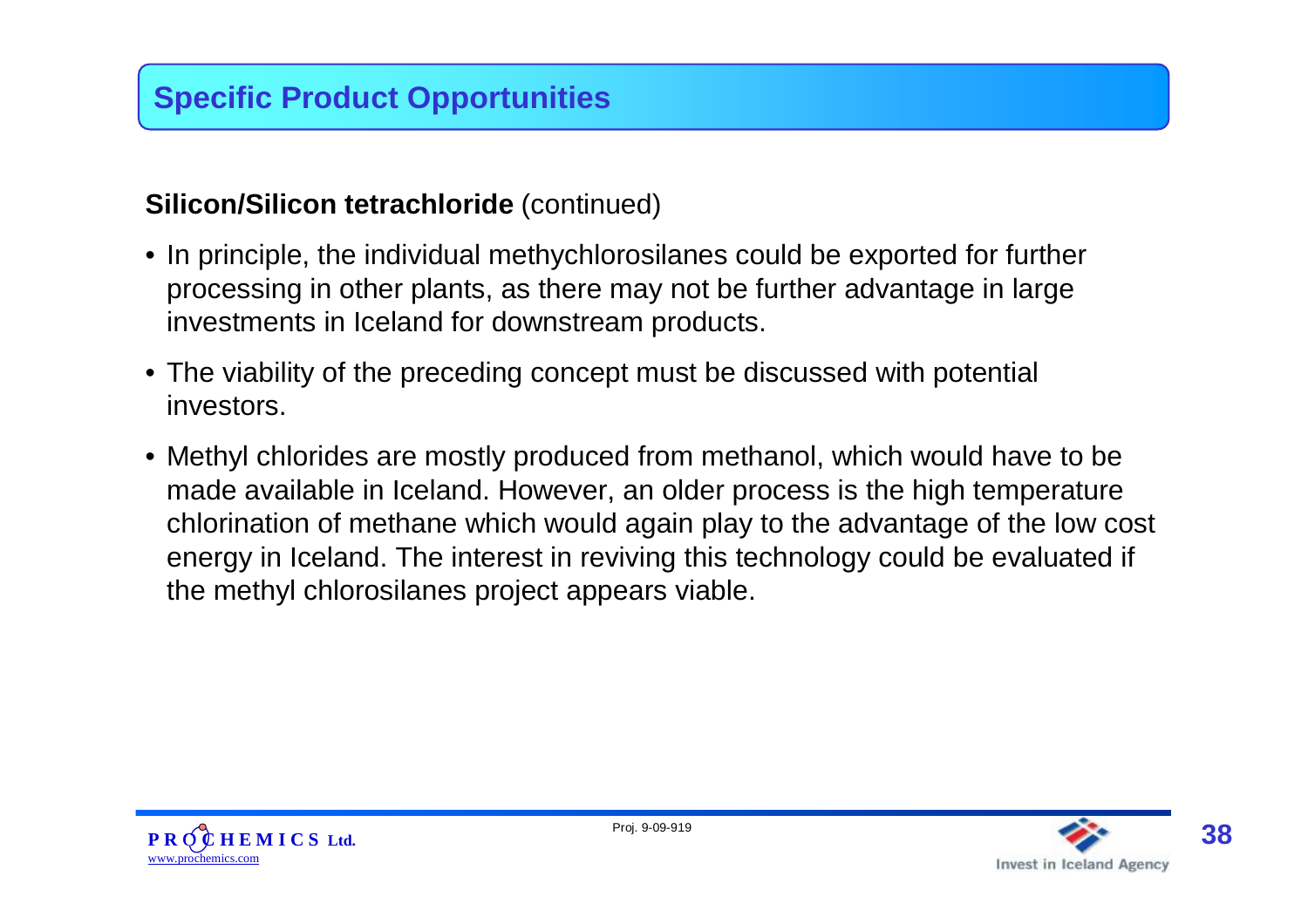### **Chlorinating Agents**

- Final products containing chlorine or requiring chlorine at certain intermediate steps in the production chain, number in the thousands and find applications in most industries, particularly pharmaceutical, polymers, etc.
- However, the chlorination step in the production of the chlorine containing intermediates can often not be accomplished by using chlorine directly due to the aggressiveness of the molecule.
- As a result, certain chlorine containing agents are used commercially for the chlorination of organic compounds. Industry refers to these products as chlorinating agents.
- The most used chlorinating agents are shown in Exhibit 5.1



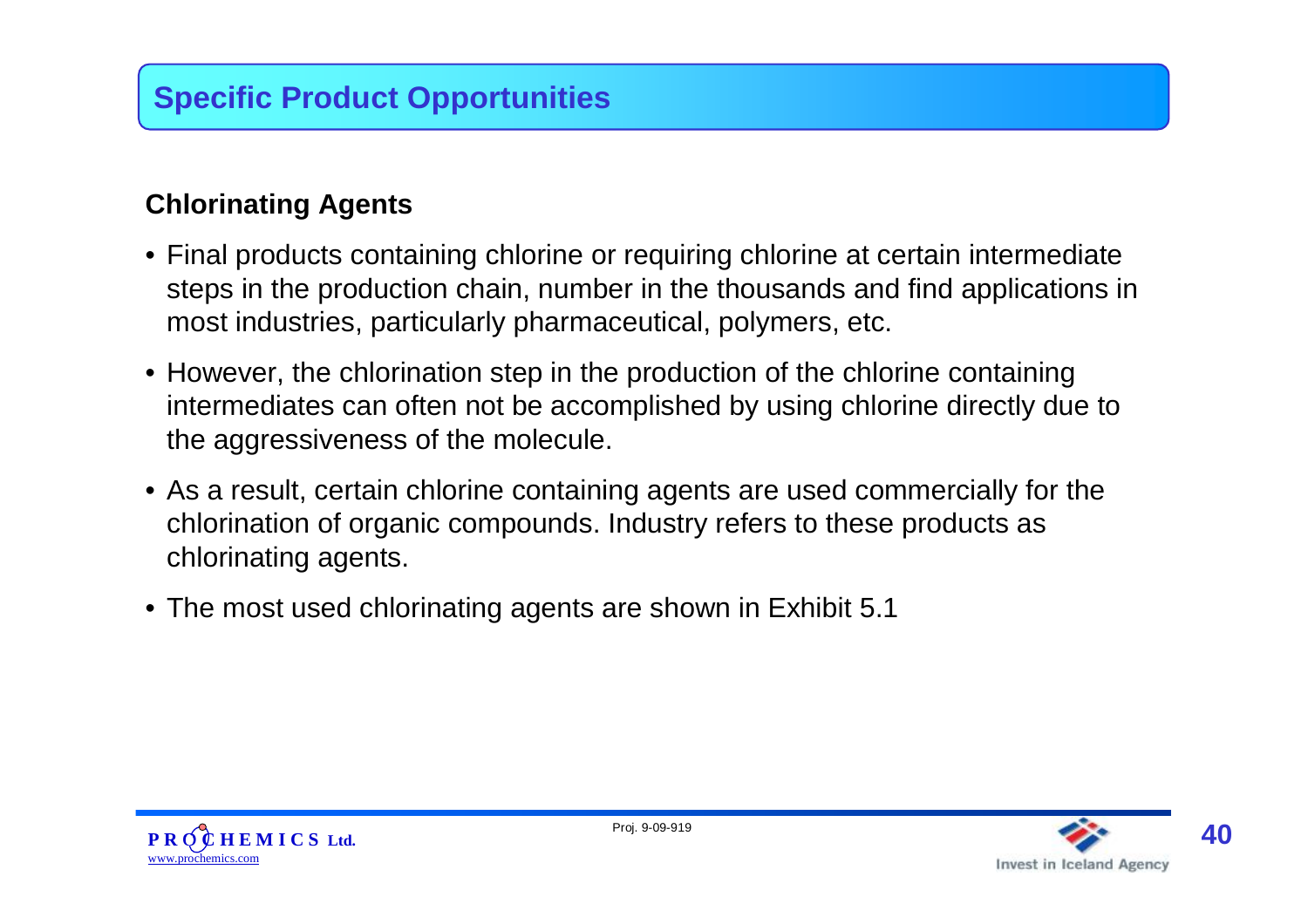### **Chlorinating Agents** (continued)

Lowest product cost, but high investment high product cost due to increasing phosphorous price Moderate product cost Moderate product **Overall economics NOVEFALL PUNCES** difficult to handle very toxic more corrosive, by-product recycled more corrosive  $\mathrm{SO}_2$ -scrubber easy to handle  $SO_2$ -scrubber **Handling and Safety Boiling Point** 76 ºC (liquid) 69 ºC (liquid) 76 ºC (liquid) 104 ºC (liquid) 8 ºC (gas) aliphatic and aromatic OH, chloroformate PCI<sub>3</sub> also used for aromatic OH POCl<sub>3</sub> less reactive acidic C-H, OH, CO<sub>2</sub>H aliphatic OH,  $CO<sub>2</sub>H$ , SO<sub>2</sub>H **Chemistry** very easy  $(CO<sub>2</sub> + HCl)$ more difficult  $(H_3PO_3)$ easy  $(SO<sub>2</sub> + HCl)$ easy  $($ SO $_2$  +HCl $)$ **Separation Product/Educt** one or two Cl | up to three Cl used | one or two Cl used **Chlorine Efficiency** only one Cl used mild mild strong mild mild<br>lective) strong mild (selective) (selective) mild (selective) **Chlorination Power**  $\textbf{S}\textbf{OCl}_2$  **SO**<sub>2</sub>Cl<sub>2</sub> **PCl**3 **POCl**3 **COCl**2



**EXHIBIT 5.1**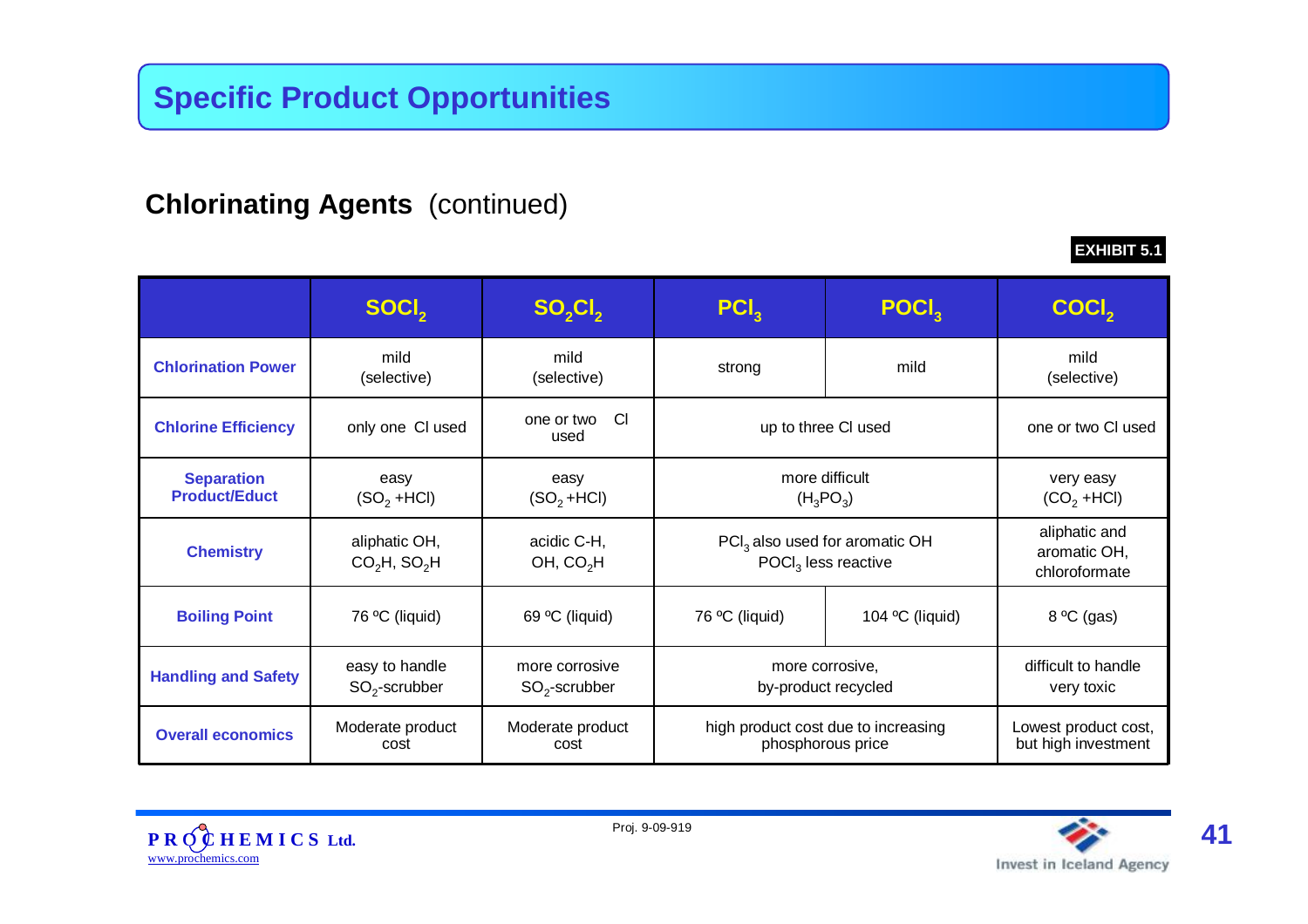### **Chlorinating Agents** (continued)

- Among the chlorinating agents, the main interest is in the sulfur-derived agents thionyl chloride and sulfuryl chloride. The latter on is a minor product and therefore not of interest.
- Production of phosphorus trichloride and oxychloride require elemental phosphorus which is supplied in Europe by one dominant supplier.
- Phosgene has been ruled out because the phosgene plant has to be located at the site of the industrial user for safety reasons.
- In principle, these products could be attractive, however the few producers are backward integrated and it is unlikely that they will become interested in the concept.
- Although products based on competitive chlorine may have an advantage of up to 15% over European continental products, their impact on the final product will be very small. Furthermore, these are relatively low cost products.



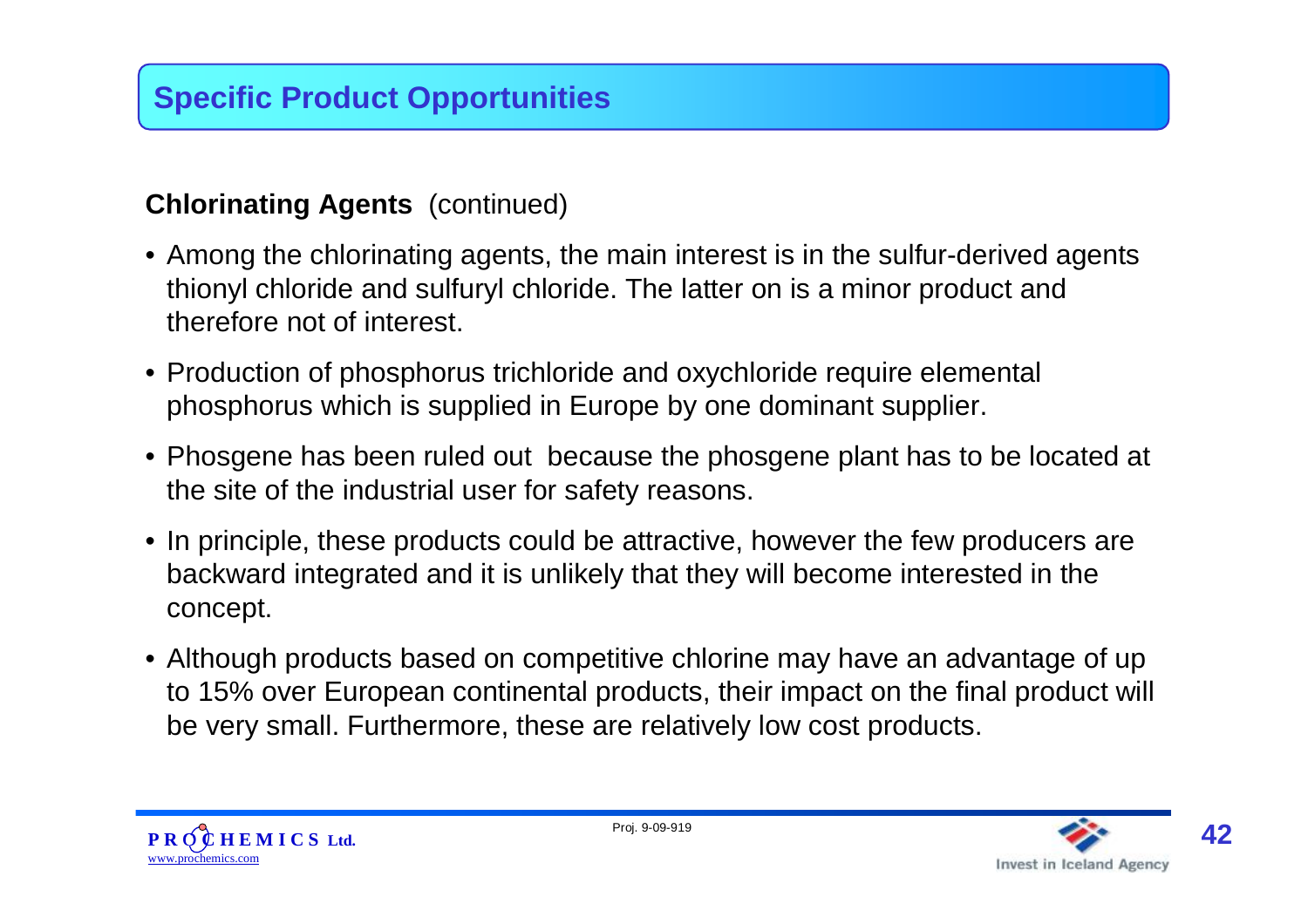# **Specific Product Opportunities**

### **Aluminum Chlorides**

- Anhydrous aluminum chloride (AICI<sub>3</sub>) is produced primarily by the gaseous chlorination of molten aluminum. The resulting AICI<sub>3</sub> vapor is collected and condensed. Aluminum chloride is sold in technical and reagent grades.
- Commercial hydrous aluminum chloride is produced by dissolving either aluminum hydroxide or metallic aluminum in hydrochloric acid.
- Aluminum chlorides are consumed in three major market segments:
	- The anhydrous material is used largely as a raw material for aluminum alkyl catalysts and co-catalysts. Spent aluminum chloride from some catalyst applications is reused in water treatment.
	- Aqueous and polymerized aluminum chlorides are used in water treatment. Both virgin production and product recycled from the catalyst sector are used.
	- Hydrous aluminum chloride is used in antiperspirants and pharmaceuticals



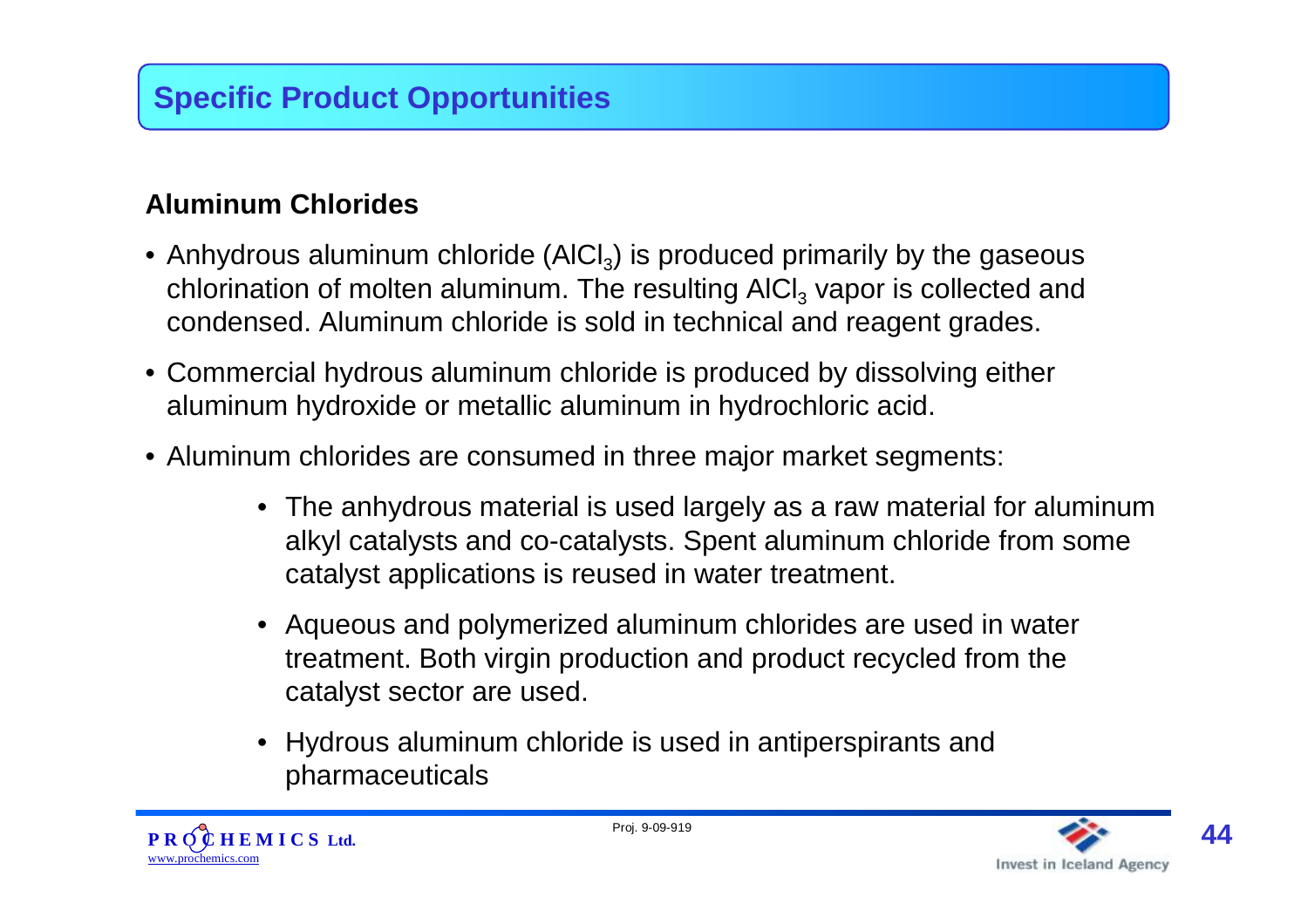### **Aluminum Chlorides** (continued)

- The global market for aluminum chloride is in the order of 45 kton.
- In principle, aluminum chlorides would be an ideal product for Iceland due to the availability of both aluminum and chlorine produced with low cost energy.
- It is expected that the cost advantage for aluminum produced in Iceland may be the determining factor in the attractiveness of this opportunity and therefore should be evaluated together with aluminum suppliers and the possibility of purchasing the aluminum at preferential prices and not at world market prices.
- The disadvantage would be the relatively low value of these products, which may not make it worthwhile for an investor.
- In the end markets, access to lower cost aluminum chlorides could be significant in PAC, marginal in consumer applications, and of limited relevance in catalyst applications.



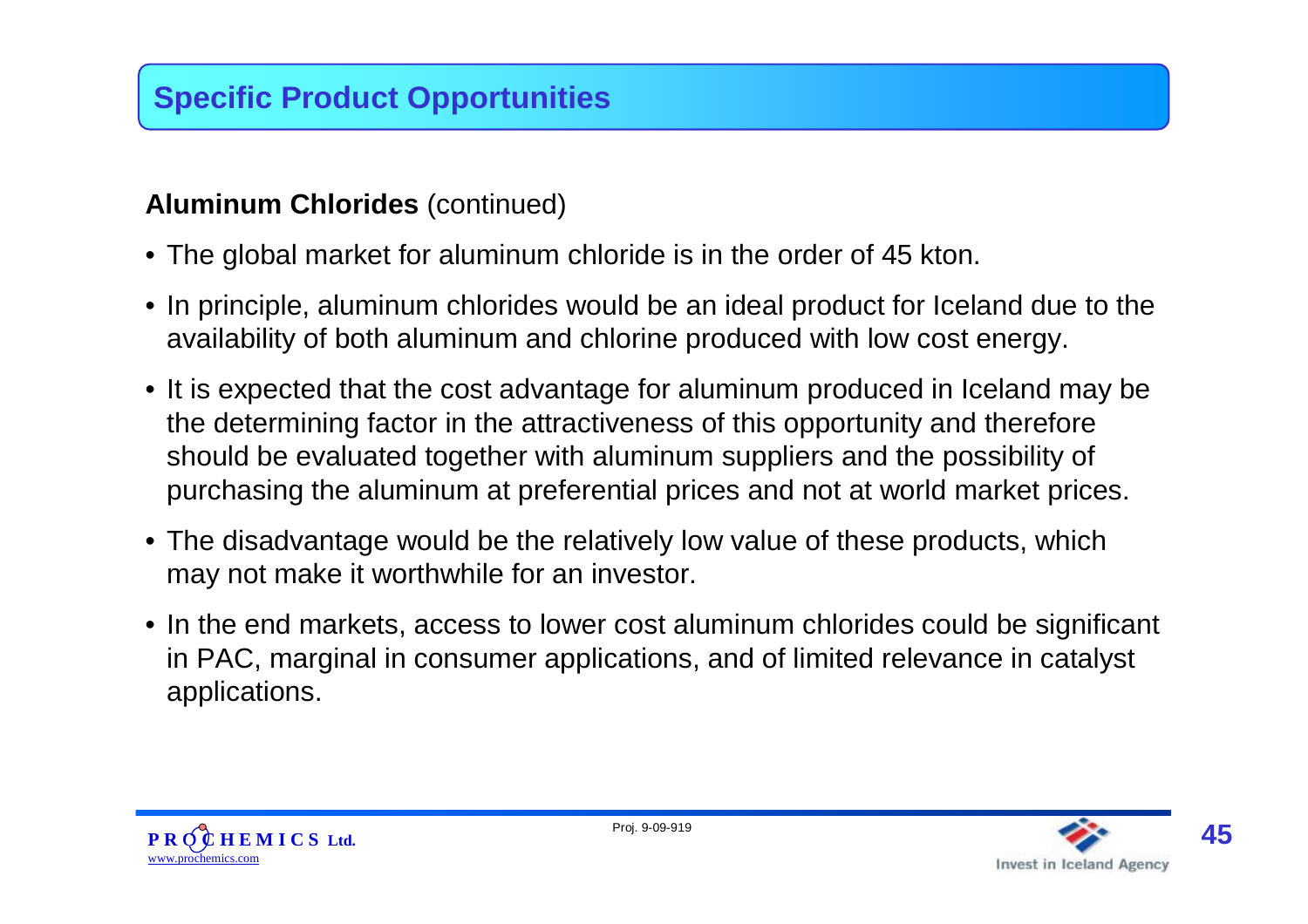### **Conclusions and Recommendations**

- In Iceland the costs of electricity for an industrial user (20-25  $\epsilon$ /MW) is approximately half of the price prevailing in the rest of Europe. Since electricity accounts for approximately half of the costs of producing chlorine, this material can be made available at approximately 30-40% lower cost than in the rest of Europe.
- However, this advantage in the cost of chlorine is offset by the investment costs of new dowstream chlorine consumers, and the costs of transporting the products, and if needed raw materials, from Iceland to the markets.
- Therefore, potential production opportunities for industries consuming costcompetitive chlorine in Iceland, must use other local raw materials, and be energy intensive, as well as having a reasonable value added to overcome logistics costs.
- Furthermore, the products must obviously have established markets which can absorb the product from Iceland.